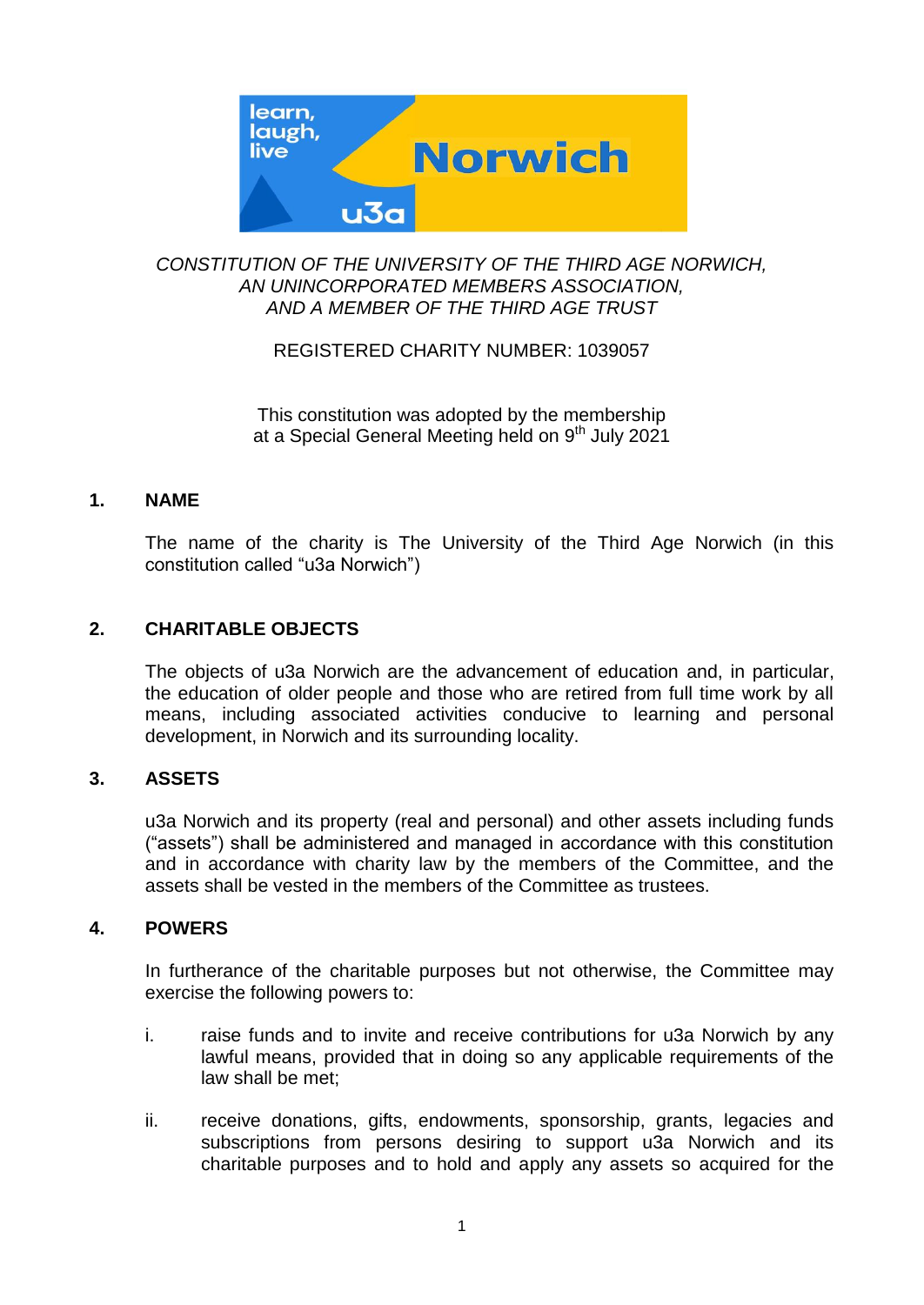charitable purposes (subject to any relevant restrictions); however no form of permanent trading shall be undertaken in the raising of funds;

- iii. authorise the payment by u3a Norwich of all proper costs, charges and expenses incidental to the operations of u3a Norwich;
- iv. buy, take on lease or in exchange or otherwise acquire, hold and make use of any assets;
- v. sell, lease or otherwise dispose of all or any part of the assets of u3a Norwich, subject to any consents required by law;
- vi. co-operate with other charities, voluntary bodies and statutory authorities;
- vii. support any charitable organisations with regard to the pursuit of u3a Norwich's charitable purposes;
- viii. appoint and constitute such advisory committees as the Committee may think fit;
- ix. organise, promote and participate in conferences, lectures, seminars, courses and educational events;
- x. publish, supply and make available books, pamphlets, reports, leaflets, journals, instructional matter, educational materials and aids of all kinds, whether in printed, electronic or any other forms;
- xi. associate and collaborate with other u3as and groupings of u3as (such as regional associations and networks) and The Third Age Trust in any way;
- xii. appoint employees of the Committee either permanently or on a fixed term contract, who are not members of the Committee, as may from time to time be necessary for carrying out the work of u3a Norwich, including fixing their terms and conditions of employment;
- xiii. do all such other lawful things as are appropriate to the pursuit of the charitable purposes and the delivery of benefit to the public in accordance with the charitable purposes, including dealing with all matters not provided for in this constitution relating to u3a Norwich which do not involve an amendment to this constitution.

## **5. MEMBERSHIP**

- i. All persons who support the Charitable Objects of u3a Norwich and are eligible shall be admitted to membership upon payment of the annual subscription, provided that they agree to abide by this constitution and any conditions properly imposed by the Committee.
- ii. Members are bound by and shall observe the members' code of conduct of u3a Norwich.
- iii. The Committee may terminate the membership of any individual: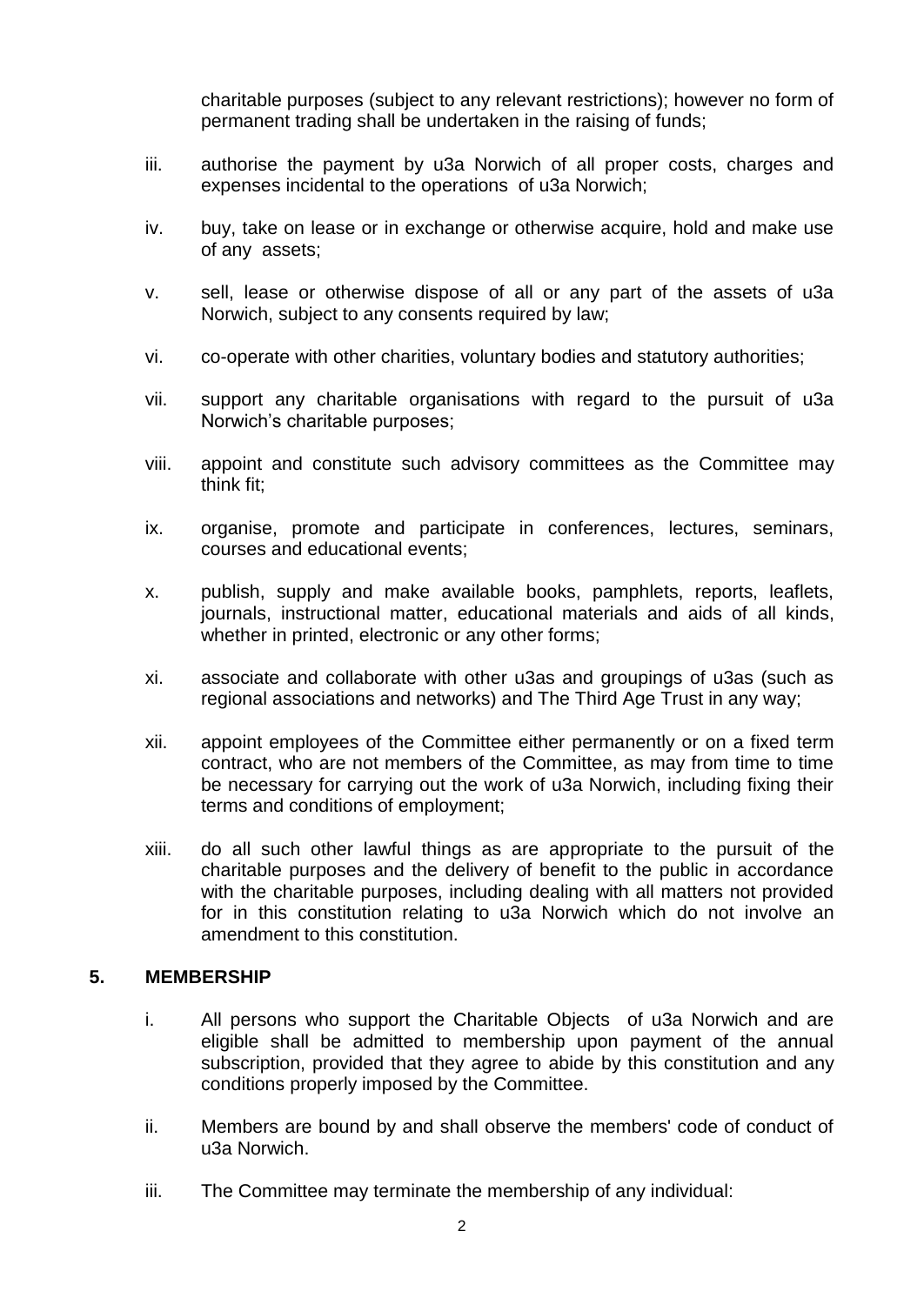(a) who still owes money to u3a Norwich in respect of membership or other fees or income, after a period of time which shall normally be 1 month;

or

(b) by way of expulsion at the end of the u3a Norwich disciplinary procedure for breach of the u3a Norwich members' code of conduct.

# **6. HONORARY PRESIDENT**

The members of u3a Norwich may elect an Honorary President at the Annual General Meeting. If they do so, the person so appointed will serve until the next Annual General Meeting. A retiring Honorary President may be re-appointed for a further term. There is no limit on the number of terms that may be served. The Honorary President shall not be deemed a charity trustee and shall not be a member of the Committee but may be invited to attend any Committee meeting at the decision of the Committee and shall be entitled to attend the Annual General Meeting as a guest.

## **7. MEMBERSHIP OF THE COMMITTEE**

A u3a Norwich member may become a member of the Committee by being elected in accordance with clause 8.ii; appointed in accordance with clause 8.iii; or coopted in accordance with clause 8.iv. A person who is not a u3a Norwich member, or who is currently serving as a member of the board of trustees of any other u3a, may not be elected, appointed or co-opted to the Committee of u3a Norwich. All Committee members, including Officers, serve until the next Annual General Meeting when they must all stand down. However they may stand again to be Committee members, subject to the limitations on periods of service in clause 8.vii. Where a committee member is appointed or co-opted prior to an AGM and is then elected to the committee at that AGM, the periods of time in 8.vii will commence at the AGM.

## **8. COMMITTEE AND OFFICERS**

- i. The management of u3a Norwich shall be vested in the Committee, which shall be the governing body of u3a Norwich and its board of trustees for the purposes of charity law. The Committee shall be responsible for the strategy and policies of u3a Norwich, may exercise all the powers of u3a Norwich, and shall deal with the administration, management and control of the affairs and assets of u3a Norwich.
- ii. *Election to the Committee*

There must be at least 5 and not more than 12 members of u3a Norwich elected to the Committee at the Annual General Meeting; or elected at a Special General Meeting but only if numbers fall below the quorum for Committee meetings.

iii. *Appointments to vacancies on the Committee*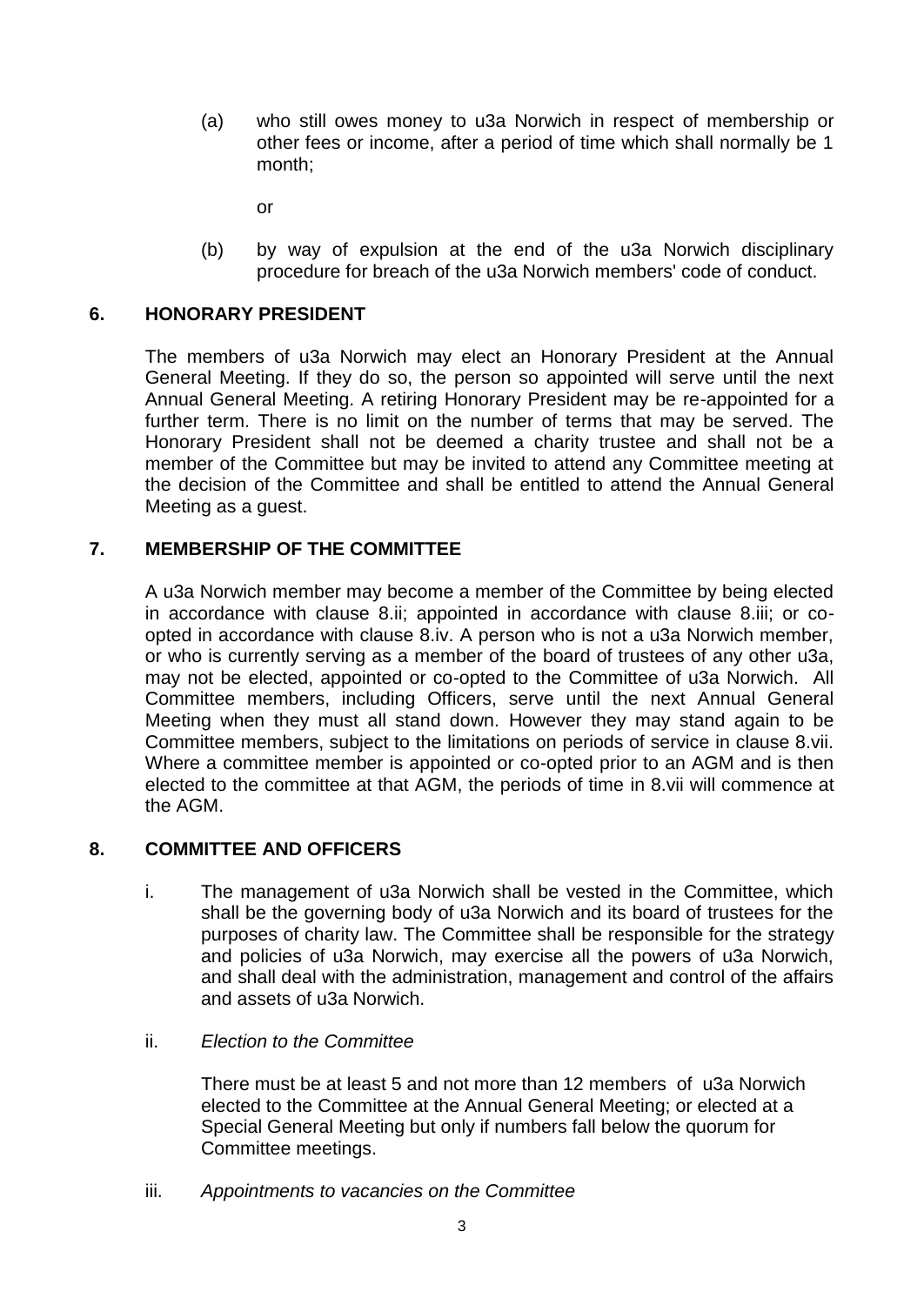The Committee may by appointment fill any vacancy arising among Committee members (whether originally elected, co-opted or appointed) to serve until the following Annual General Meeting. A person so appointed shall have full voting rights, and may stand for election to a first full term at that Annual General Meeting.

#### iv. *Co-option of Committee members*

The Committee may, in addition to elected and appointed members, co-opt up to two further members of the Committee to serve until the following Annual General Meeting. A person so co-opted shall have full voting rights, and may stand for election to a first full term at that Annual General Meeting.

#### *v. Invitations to participation on the Committee*

Persons who need not be members of u3a Norwich may be invited by the Committee to participate because of their special expertise. They shall not have voting rights or be trustees of the charity and their term of participation on the Committee shall expire at the next Annual General Meeting.

#### vi. *Officers*

The Officers shall be appointed by decision of the Committee at the first Committee meeting after an Annual General Meeting. The Officers, who must be members of the Committee, are the Chair, not more than two Vice Chairs, Treasurer and Secretary. A member of the committee may only serve in one Officer role at a time. The Chair must have at least six months' experience as a full voting member of the Committee, or such similar experience as the Committee deems appropriate, before taking office.

#### vii. *Terms of office and limits on periods of service*

Members of the Committee may serve for up to six consecutive one year terms (whether or not holding officer roles during that period). The offices of Chair and Vice Chair(s) may not be held by a member of the committee for more than three consecutive one year terms. However, the Treasurer and Secretary may serve for six such terms.

The committee has the power, where there is no reasonable alternative, to temporarily suspend the relevant limit in this sub-clause on the term of service for a particular officer role, in order to maintain performance of that role until it can be filled in compliance with the limit for the period until the following AGM only.

#### viii. *Nomination and election of candidates*

Nomination of a candidate for election as a member of the Committee at a General Meeting is required. Nomination consists of the candidate being proposed and seconded by members of u3a Norwich, and the names of the proposer and seconder must be published. The election of the committee will be conducted in accordance with the Standing Orders of u3a Norwich.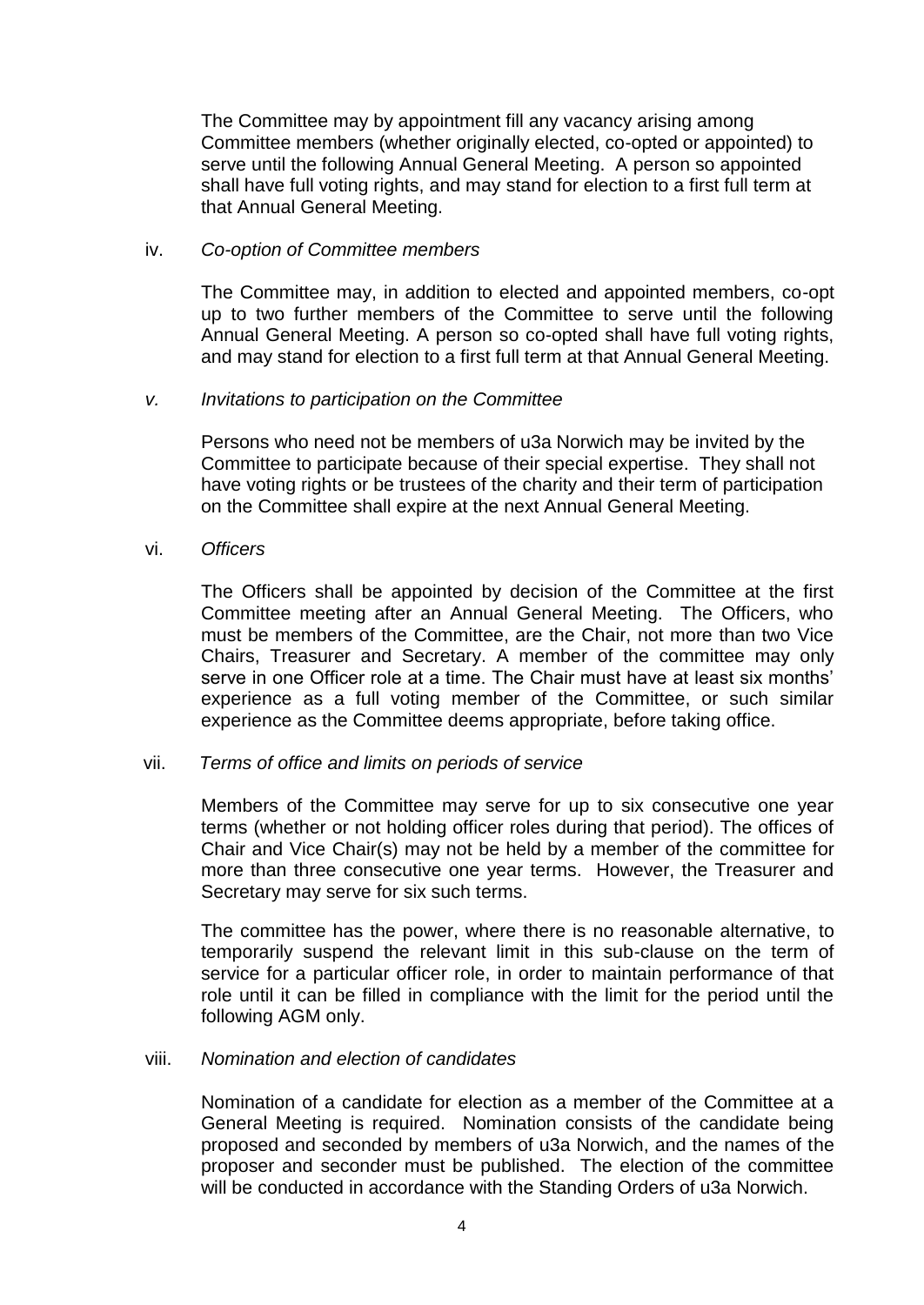## **9. DEFECTS IN APPOINTMENTS**

The proceedings of the Committee shall not be invalidated by any vacancy among its members, including the Officers, or by any failure to appoint or any defect in the election, appointment, or co-option of a member or Officer, or in an invitation to a person to attend meetings of the Committee.

## **10. CESSATION OF OFFICE – COMMITTEE MEMBERS**

A member of the Committee shall cease to hold office in any of the following circumstances:

- i. disqualification from acting as a member of the Committee by virtue of charity law;
- ii. becoming incapable of being a trustee by reason of mental disorder, illness or injury;
- iii. absence from three consecutive Committee meetings, in which case the Committee may resolve that their Committee membership be ended;
- iv. by way of expulsion at the end of the u3a Norwich disciplinary procedure for breach of the u3a Norwich trustees' code of conduct;
- v. notification in writing to the Committee of a wish to resign;
- vi. ceasing to be a member of u3a Norwich;
- vii. becoming a member of the board of trustees of any other u3a.

## **11. MEETINGS AND PROCEEDINGS OF THE COMMITTEE**

- i. The Committee shall hold at least 6 meetings each year. Its first meeting after the General Meeting at which the members were elected must be held as soon as possible after that General Meeting and in any case within one month of it.
- ii. Additional Committee meetings may be called at any time by the Secretary on behalf of the Chair or by any two members of the Committee, upon 7 clear days notice being given to all the Committee members of all the matters to be discussed, unless it concerns the co-option of a member or an appointment to fill a vacancy on the Committee, in which case not less than twenty one clear days notice must be given. In this constitution "clear days" means calendar days and excludes both the date on which notice is sent and the date of the meeting.
- iii. If the Chair is not present to chair a meeting a Vice-Chair shall do so or, if there is no Vice-Chair present, the Committee shall choose one of their number to chair the meeting before any business is transacted.
- iv. The quorum for any Committee meeting shall be four.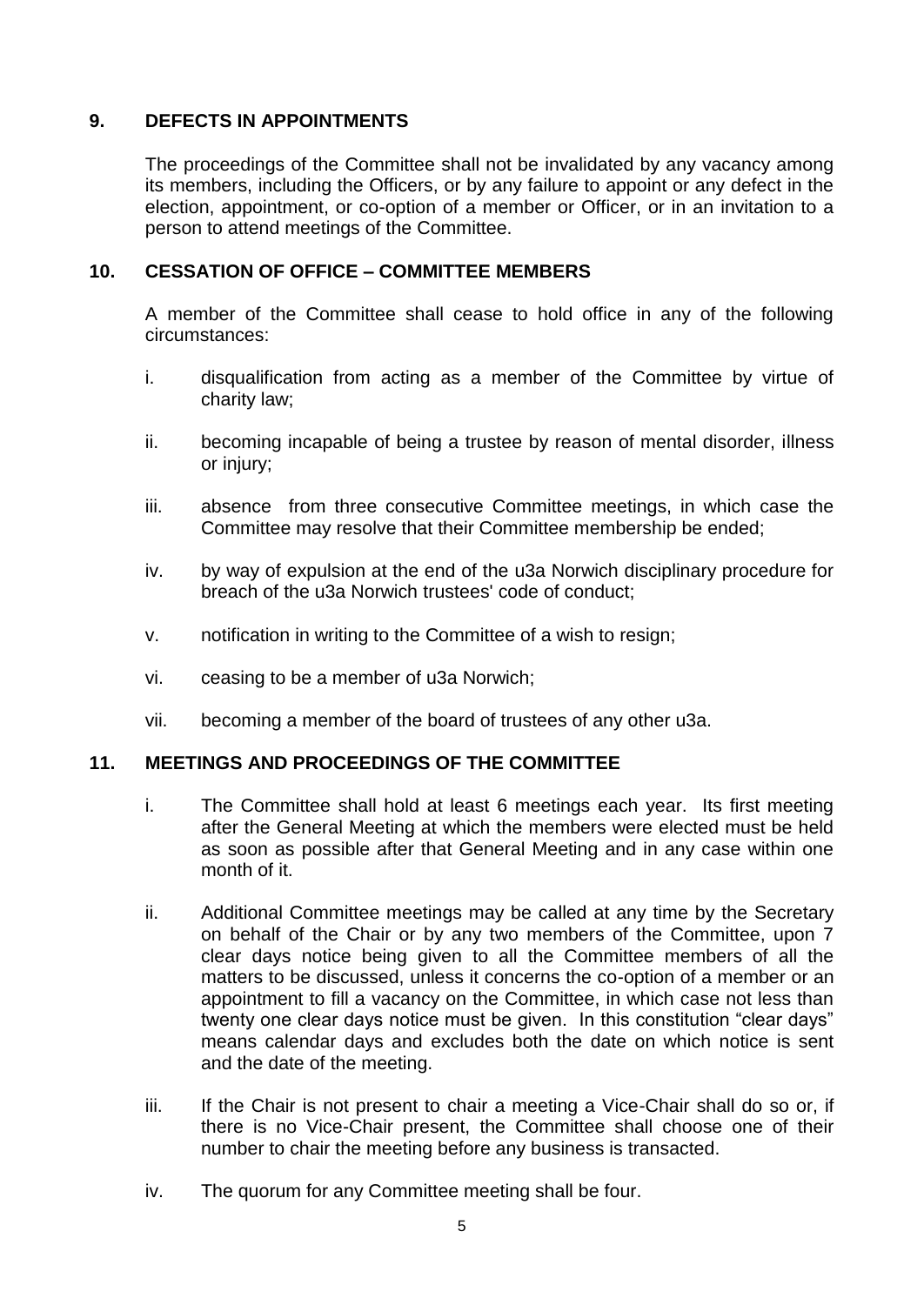- v. Decisions shall be made by a simple majority of votes of the Committee members present. In the case of an equality of votes, the Chair shall have a casting vote.
- vi. The Committee shall ensure that minutes are taken of all its meetings and those of any sub-committees and are available for inspection should a member request it.
- vii. The Committee may from time to time make and alter rules for the conduct of their business, the summoning and conduct of their meetings and custody of documents (including, but not limited to, the use of electronic communications). No rule may be made which is inconsistent with this constitution.
- viii. The Committee may appoint sub-committees including at least one member of the Committee, for the purpose of performing any function or duty which in the opinion of the Committee would be more conveniently undertaken or carried out by a sub-committee, provided that all acts and proceedings of any sub-committees shall be fully and promptly reported to the Committee. The Committee shall authorise the terms of reference of sub-committees and may alter them from time to time. Sub-committees may make proposals to the Committee, but may not make decisions and they shall not have any expenditure authority.
- ix. No Committee member shall be chargeable or responsible for loss caused by any act done or omitted to be done by him or her or any agent employed by him or her or by any other Committee member although the employment of such agent was strictly not necessary or expedient or by reason of any mistake or omission made in good faith by any Committee member or by reason of any other matter or thing other than wilful and individual fraud or wrongdoing on the part of the Committee member who is sought to be made liable.
- x. A committee meeting may be held with members attending by any combination of telephone, online technology, and being physically present in the same place, and "present" in clause 11 shall be interpreted accordingly. Any attendance method used must enable each committee member attending the meeting to communicate directly with all others attending. If some members are not physically present, the minutes of the meeting must record the details of the attendance method for each member, and why nonface to face attendance was considered necessary. Sub-clauses i. to ix. of clause 11 apply to committee meetings which consist of or include telephone and online participation.

# **12. FINANCE**

i. The financial year of u3a Norwich shall end on such date as the Committee shall decide, provided always that the financial year must be in accordance with applicable charity law requirements and the annual accounts and trustees' report must be submitted to the Charity Commission (if required by law) within relevant statutory time limits.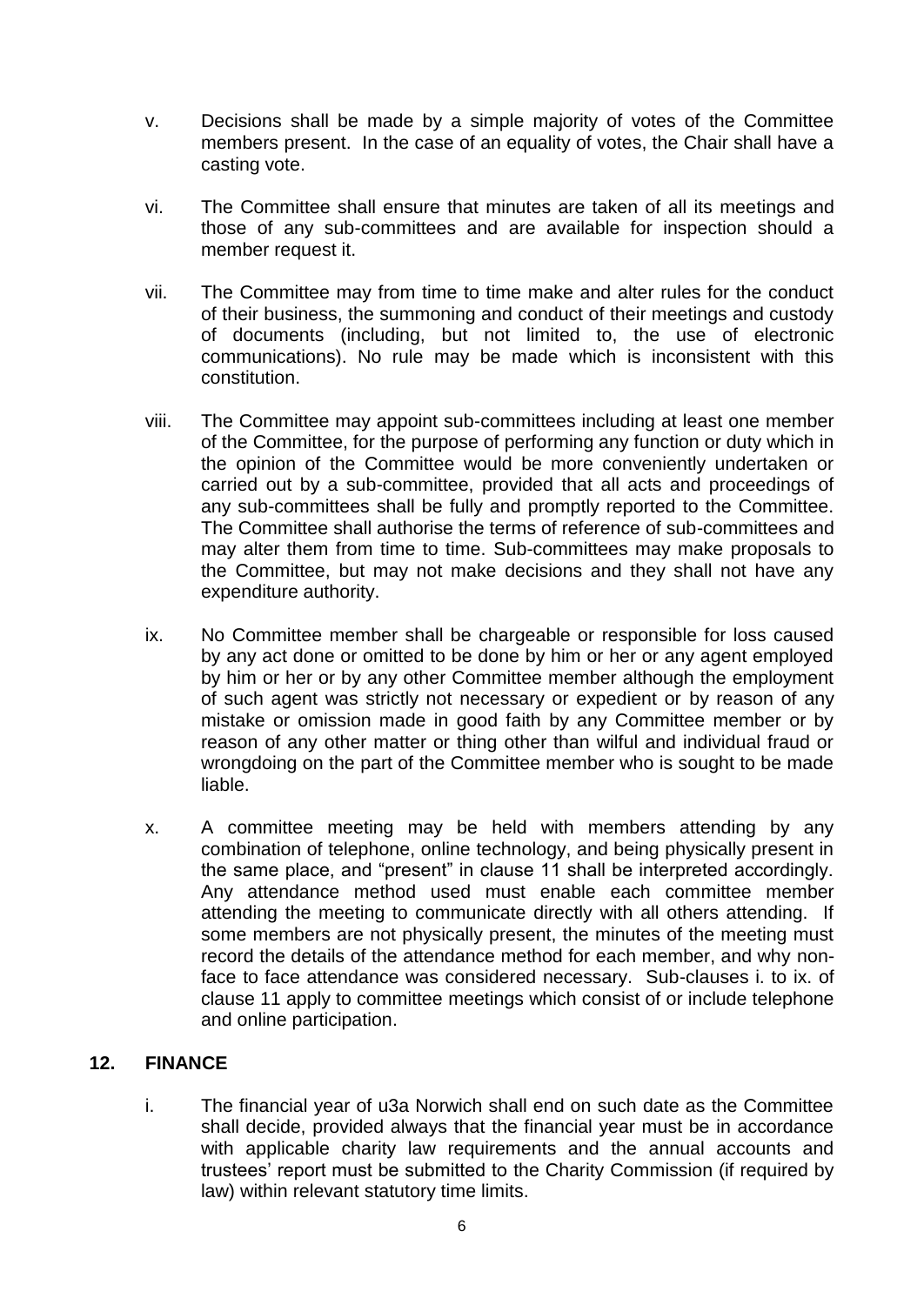- ii. The funds of u3a Norwich shall be paid into such accounts as the Committee may open in the name of u3a Norwich. All transactions on such accounts shall be carried out in accordance with the terms of that account as agreed with the account provider and approved and accepted by the Committee from time to time. Only members of the Committee, authorised by the Committee to do so, may arrange and authorise any transaction on any of u3a Norwich's accounts, and dual authorisation shall normally be required for all payments from a u3a Norwich account including payments made under the bankers' automated clearing system (BACS).
- iii. The Committee shall determine the financial controls and procedures to be followed by u3a Norwich, including but not limited to controls and procedures in relation to accounts and transactions on them, and those shall be observed at all times.
- iv. u3a Norwich's assets shall be applied only in furthering the charitable purposes.
- v. No assets shall be transferred in any way to a member, including a Committee member, except that payment may be made to a member or Committee member for reimbursement of reasonable and proper out of pocket expenses incurred by that member in the discharge of duties for u3a Norwich, or for repayment where appropriate of money paid to u3a Norwich by that member.
- vi. Annual membership fees will be due on  $1<sup>st</sup>$  September each year. Any proposed change in the level of the annual membership fee must be voted on at a General Meeting. The committee may determine that new members joining between 1st October and the following 31st August shall pay a reduced proportion of the annual membership fee, including deciding whether a reduction is based on a pro-rata approach.
- vii. All proper costs, charges and expenses incidental to the management of u3a Norwich and membership subscriptions in respect of the Third Age Trust must be paid by u3a Norwich.

## **13. ACCOUNTING AND REPORTING**

The Committee shall comply with its obligations under charity law, and observe applicable time limits in the case of obligations to file items with the Charity Commission, with regard to:

- i. the keeping of accounting records for u3a Norwich;
- ii. the preparation of annual statements of account and a trustees' report for u3a Norwich;
- iii. the audit or independent examination of the statements of account of u3a Norwich (if required by law);
- iv. the making of a charity annual return to the Charity Commission;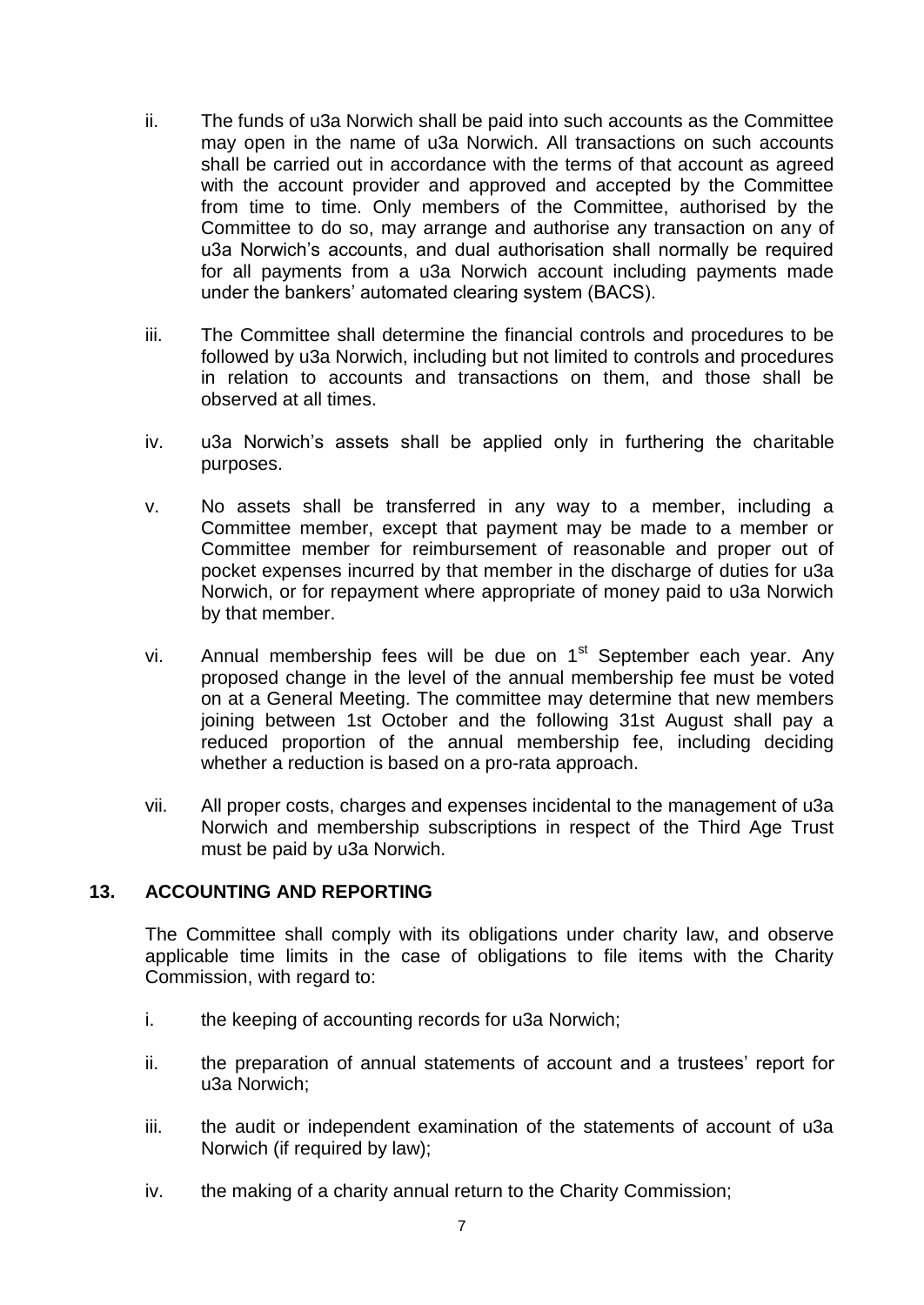v. the transmission of the statement of accounts and trustees' report of u3a Norwich to the Charity Commission.

## **14. PROCEDURE FOR GENERAL MEETINGS**

- i. All members of U3A Norwich (including those whose membership has not yet been terminated in accordance with clause 5.iii) are entitled to attend General Meetings (Annual General Meetings and Special General Meetings) and to vote on matters put to a vote at them.
- ii. The Committee shall give at least 21 clear days formal notice (the Notice) in writing of a General Meeting to all members of U3A Norwich, stating whether it is an Annual General Meeting or a Special General Meeting.
- iii. The Notice must include
	- a. full details of how the meeting will be held and how members may attend it;
	- b. the business of the meeting including resolutions to be proposed;
	- c. the information that members may vote by proxy, and full information determined by the Committee to explain how proxy votes may be cast and to enable members to do so;
	- d. a Proxy Notice as specified in clause 14C;
	- e. where relevant, information about the election at the meeting of members of the Committee; and
	- f. where relevant, how to stand for election to the Committee.
- iv. The Chair of the Committee when present at a General Meeting shall chair the meeting. In the absence of the Chair of the Committee, the Committee members present may elect a Chair of the meeting. If no Committee member is present and willing to chair the meeting within fifteen minutes after the time appointed for holding it, the members present and entitled to vote must choose one of their number to chair the meeting.
- v. The quorum for a General Meeting shall be 10% of current members or 50 members, whichever is the fewer. Each member who has complied with the rules in clause 14C for voting by proxy shall count towards the quorum.
- vi. If within half an hour from the time appointed for the meeting a quorum is not present (including members who would have voted by proxy), the meeting if convened at the request of the members shall be dissolved. In any other case it shall be adjourned to another day and time as the Committee may direct provided 21 clear days notice is given to all members. If at the adjourned meeting a quorum is not present within half an hour of the time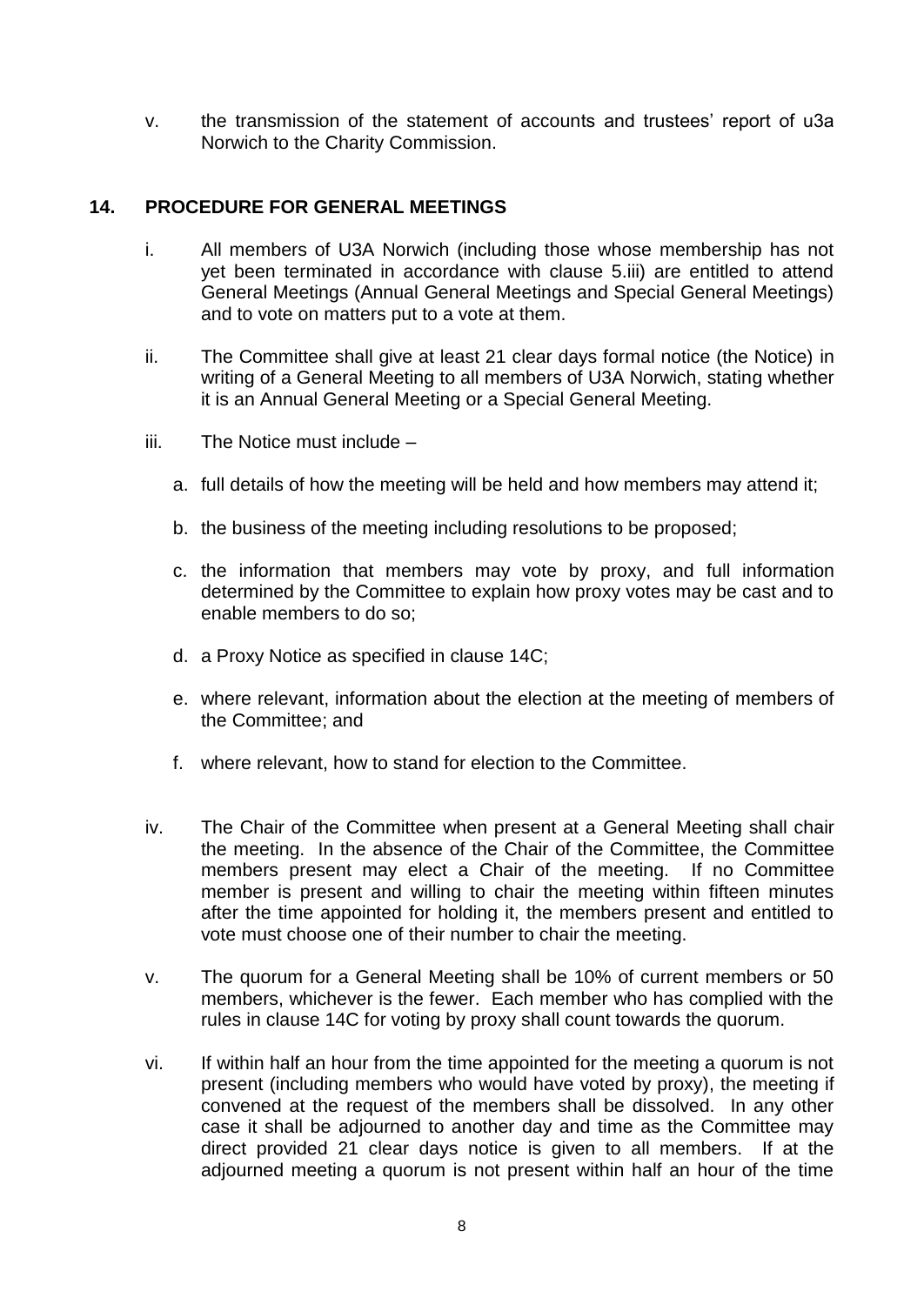appointed for the meeting, the members present (together with members who could have voted by proxy) shall be a quorum.

- vii. Except where clause 18.i or clause 19.i applies decisions will be by simple majority. If there is a tied vote, the Chair of the meeting has a casting vote.
- viii. The Secretary or other person specially appointed by the Committee shall keep a full record of proceedings at every General Meeting of u3a Norwich.
- ix. Accidental omission to give notice to any member shall not invalidate the proceedings of any General Meeting.
- x. A General Meeting shall normally take place with simultaneous physical attendance by as many members as wish to be present (a Normal General Meeting). However, if it is the opinion of the Committee, or advised by central or local government or the Third Age Trust, that for safety reasons a General Meeting should not be held in this way, the Committee may arrange for an Online General Meeting to be held. Clause 14A sets out the additional rules applying only for Normal General Meetings. Clause 14B sets out the additional rules applying only for Online General Meetings.

## **14A. PROVISIONS APPLYING TO A NORMAL GENERAL MEETING**

- i. The current members physically present shall count towards the quorum.
- ii. Voting by those physically present at a Normal General Meeting shall usually be by show of hands.

#### **14B. PROVISIONS APPLYING TO AN ONLINE GENERAL MEETING**

- i. An Online General Meeting may be held by suitable electronic means decided by the Committee in which each participant may communicate with all the other participants.
- ii. The current members present by suitable electronic means will count towards the quorum.
- iii. For an Online General Meeting the Committee shall determine the most available and practicable means to enable members to vote, and the Notice must contain full details of the voting method or methods.
- iv. The Committee may permit electronic balloting at an Online General Meeting as specified in clause 14D.
- v. The place of an Online General Meeting shall be deemed to be the address for U3A Norwich registered with the Charity Commission.
- vi. Both the Notice and the minutes of the meeting must contain an explanation of the exceptional circumstances which require it to be held by electronic means.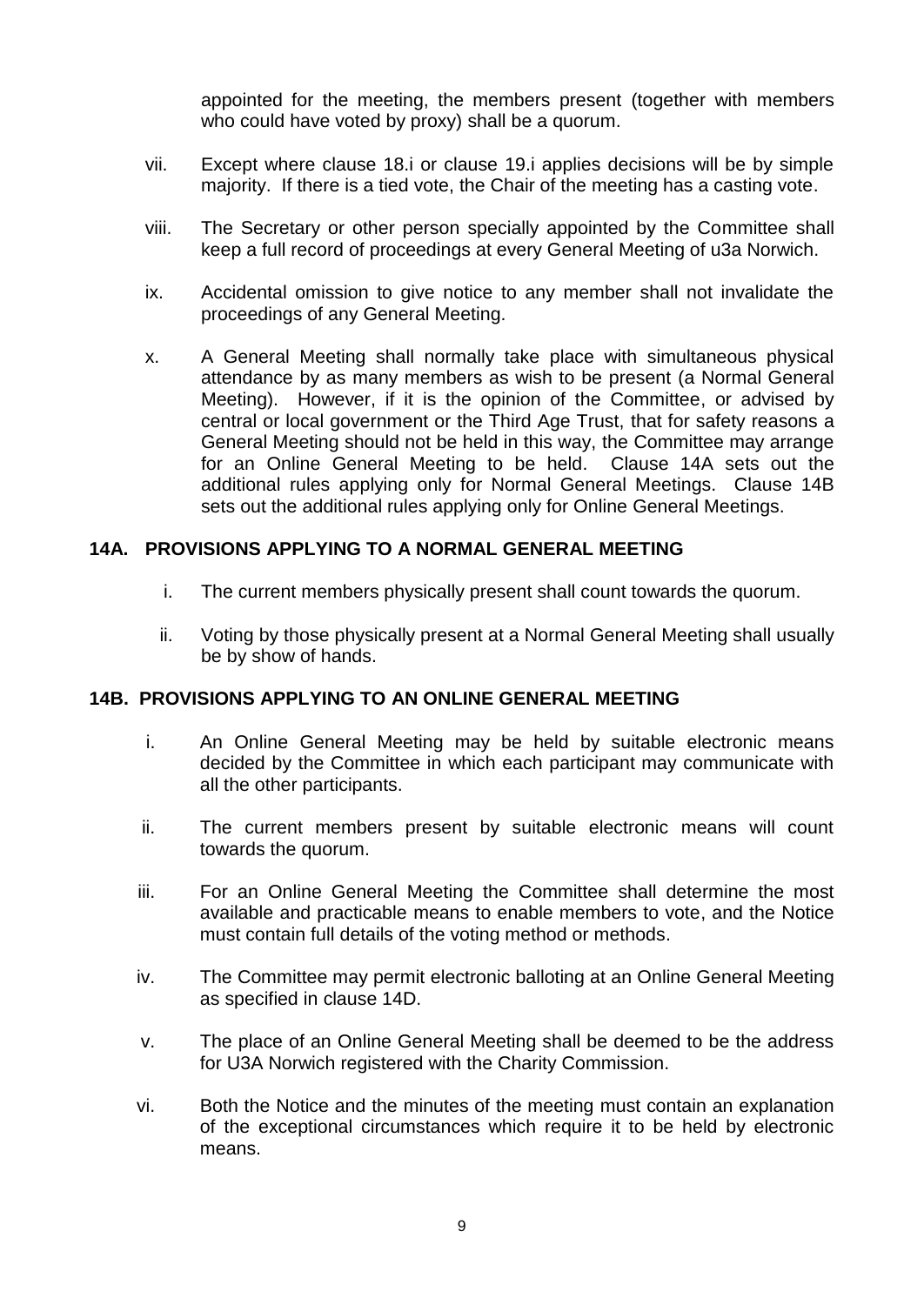vii. Proceedings at an Online General Meeting will not be invalidated due to technical issues which prohibit members from joining the meeting, so long as sufficient members to form a quorum under clause 14.vi are able to join the meeting successfully.

## **14C. VOTING BY PROXY**

- i. Members may vote by proxy at a General Meeting, provided that the requirements in this clause have been met.
- ii. The Proxy Notice included with the meeting Notice must state which meeting it is to be used for, and must be in a form which enables a member to give the information required by sub-clause iii.
- $iii.$  A Proxy Notice completed by a member wishing to vote by proxy must include  $$ 
	- a. the name, postal address and membership number of the member appointing the proxy;
	- b. the name and membership number of the member appointed to be the proxy, and a statement that he or she has agreed to be the proxy; and
	- c. the signature of the member appointing the proxy, or authentication in such other manner as the Committee may determine.
- iv. A member's Proxy Notice must be delivered to the Committee before the Online General Meeting takes place by whatever means are permitted in the meeting Notice.

## **14D. VOTING BY ELECTRONIC BALLOTING**

- i. If an Online General Meeting is held the Committee may put in place for that meeting an electronic balloting mechanism to allow members present at the meeting to vote on any matters on which they could have voted if they were physically present at a Normal General Meeting.
- ii. If an electronic balloting mechanism is to be used, the Notice must include this information and a full explanation of the process.

## **15. ANNUAL GENERAL MEETINGS**

- i. There shall be an Annual General Meeting of u3a Norwich which shall be held on such date as the Committee may determine in each calendar year.
- ii. The Committee shall present to each Annual General Meeting the trustees' report since the last Annual General Meeting and annual accounts of u3a Norwich for the preceding financial year.
- iii. At each Annual General Meeting the terms of office of all the existing Committee members will expire, and elections will be held for new Committee members to serve until the next Annual General Meeting.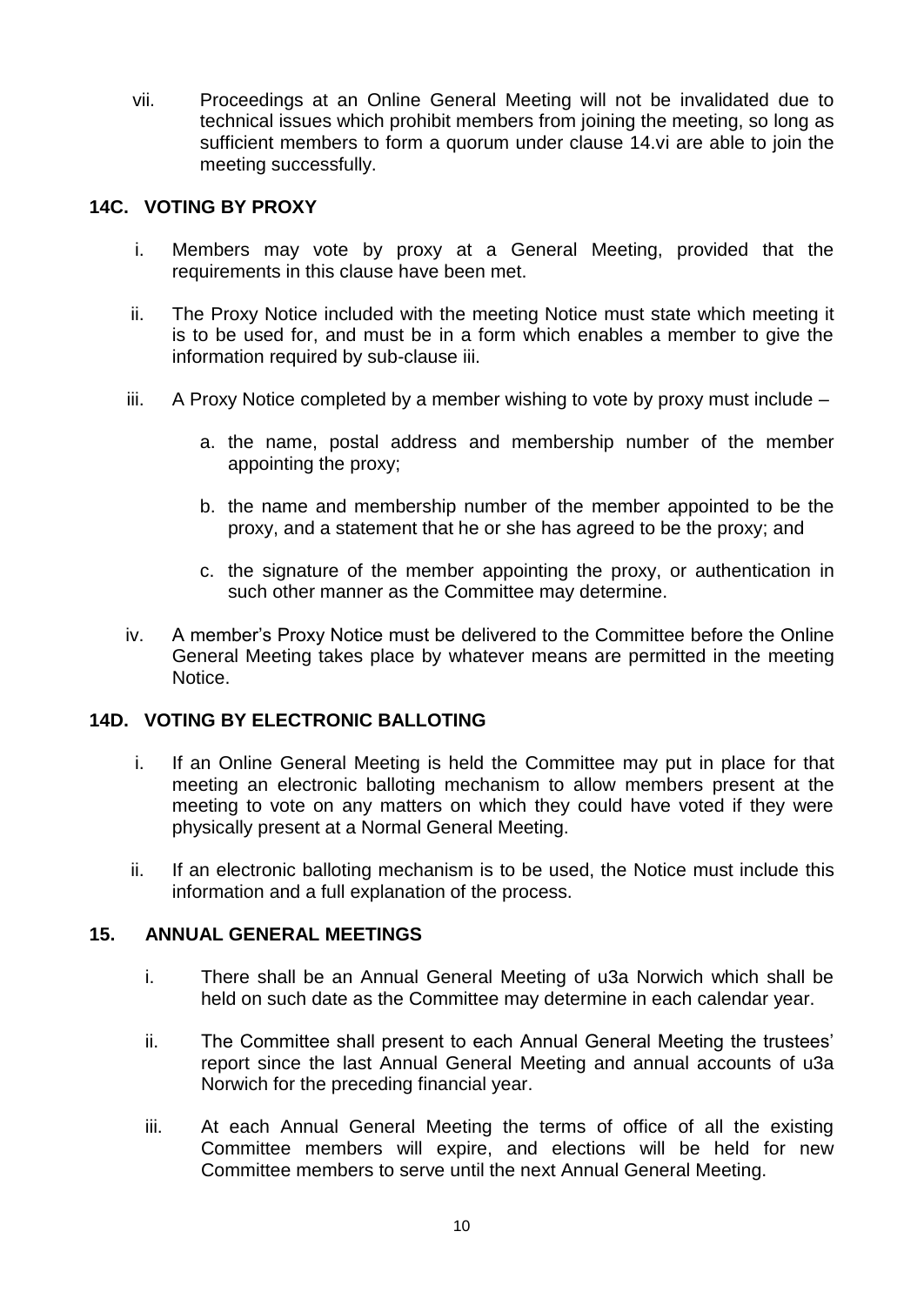iv. The Committee shall seek approval for the appointment of any independent examiner or auditor for the accounts from the membership at the Annual General Meeting, if permitted or required to do so by charity law.

## **16. SPECIAL GENERAL MEETINGS**

A Special General meeting of u3a Norwich may be convened at any time by a resolution of the Committee or upon a requisition signed by 50 members stating the object of the meeting and requesting that the Committee call such a meeting to take place within 28 clear days.

# **17. NOTICES AND COMMUNICATIONS**

Notices of meetings, documents and other communications from u3a Norwich to a member may be sent by electronic communication to members who have provided an electronic address. A member may opt to return to hard copy communications at any time.

## **18. ALTERATIONS TO THE CONSTITUTION**

- i. Subject to the following provisions of this clause, the Constitution may be altered in any way by a resolution passed by not less than two thirds of the members present and voting at a General Meeting. The notice of the General Meeting must include notice of the resolution, setting out the details of the alterations proposed.
- ii. The consent of the Third Age Trust must be requested for any proposed alterations to u3a Norwich's constitution. u3a Norwich may propose the changes to a General Meeting if:
	- (a) specific consent has been received from the Third Age Trust, or
	- (b) four weeks have passed since the consent request was delivered and the Third Age Trust has not notified u3a Norwich of any objection to the proposals.
- iii. No amendment may be made to clause 2 (the charitable objects) without the prior consent in writing of the Charity Commission.
- iv. No amendment may be made which would have the effect of making u3a Norwich cease to be a charity at law.
- v. Following any amendment made under this clause the Committee shall ensure that the Charity Commission is promptly notified.

## **19. DISSOLUTION**

i. If the Committee decides that it is necessary or advisable to dissolve u3a Norwich it shall call a Special General Meeting of all its members. If the proposal is confirmed by a two-thirds majority of those present and voting, the Committee shall have power to realise any assets held by or on behalf of